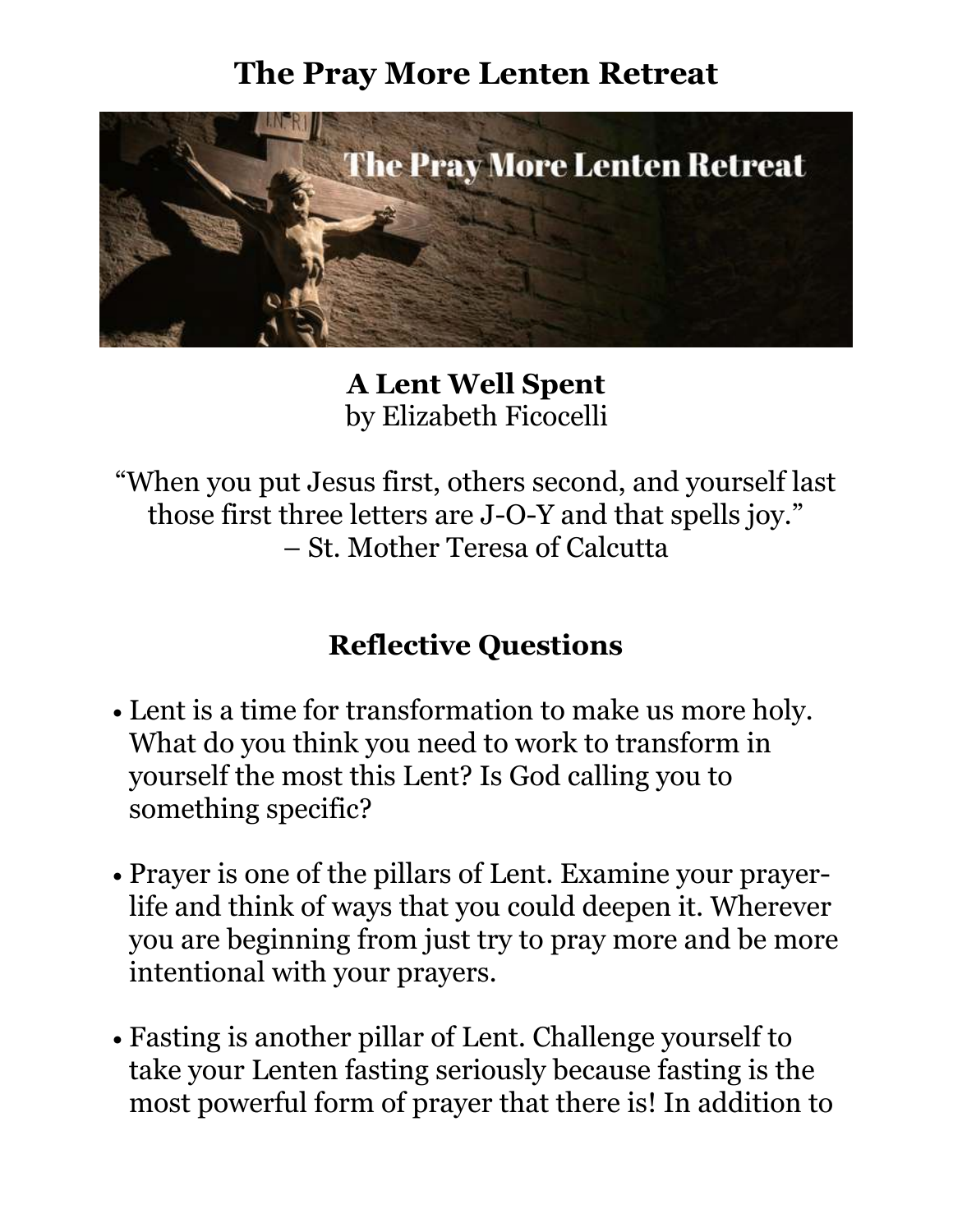## **The Pray More Lenten Retreat**

fasting on Ash Wednesday and the Fridays during Lent, when or from what else could you fast? At the end of Lent reflect on your fasting and examine the power that fasting had in your life.

- The third pillar of Lent is almsgiving. Many churches struggle to keep the lights and the heat on because everyone doesn't tithe. Take time this Lent to look at what you have (monetarily and otherwise) and see what you can give to the church and to other charities. If the recommended 10% tithing is too much for you, consider donating your time volunteering with the church at a soup kitchen or donating gently used clothes or kitchen items. Tithing your money, material items or your time and talent can bring great joy to you and to those that you help.
- Referencing the above quote by St. Mother Teresa of Calcutta, putting Jesus first, others second and yourself last will bring you great joy. Think about the people in your life and the people you love the most. How often do you think of their needs above your own? Do you know their needs? Challenge yourself, this Lent, to love others more fully and unconditionally. Pray to God to ask him to love them through you.
- To make your Lent promises more concrete and to hold yourself accountable to your promises make a list of your Lenten promises and post them somewhere you will see them every day. Perhaps, you can share it with a friend or